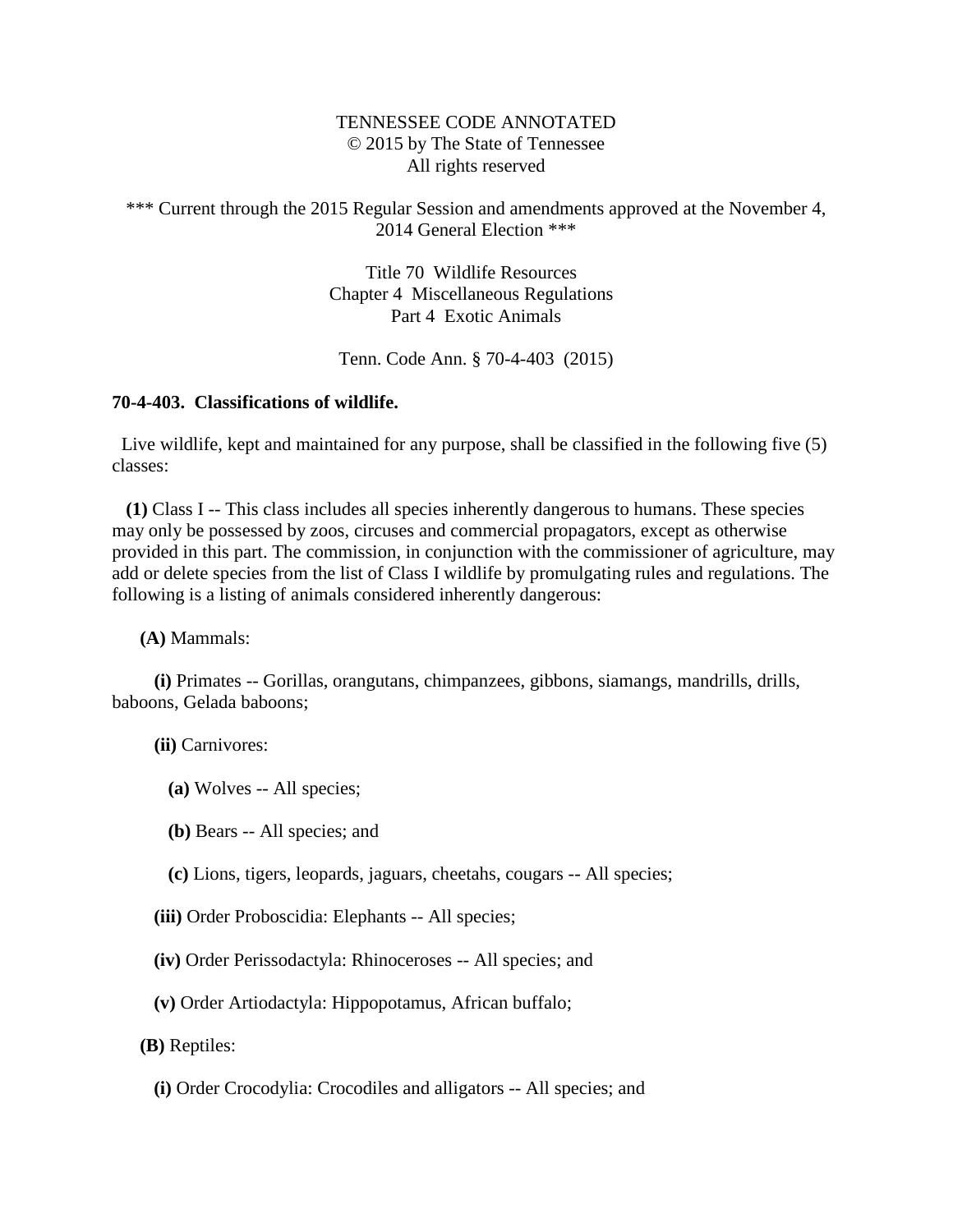**(ii)** Order Serpentes: Snakes -- All poisonous species; and

**(C)** Amphibians: All poisonous species;

**(2)** Class II -- This class includes native species, except those listed in other classes;

 **(3)** Class III -- This class requires no permits except those required by the department of agriculture, and includes all species not listed in other classes and includes, but is not limited to, those listed in subdivisions  $(3)(A)-(Q)$ . The commission, in conjunction with the commissioner of agriculture, may add or delete species from the list of Class III wildlife by promulgating rules and regulations:

**(A)** Nonpoisonous reptiles and amphibians except caimans and gavials;

**(B)** Rodents -- Gerbils, hamsters, guinea pigs, rats, mice, squirrels and chipmunks;

**(C)** Rabbits, hares, moles and shrews;

**(D)** Ferrets and chinchillas;

**(E)** Llamas, alpacas, guanacos, vicunas, camels, giraffes and bison;

 **(F)** Avian species not otherwise listed, excluding North American game birds, ostriches and cassowary;

**(G)** Semi-domestic hogs, sheep and goats;

**(H)** All fish held in aquaria;

**(I)** Bovidae not otherwise listed;

**(J)** Marsupials;

**(K)** Common domestic farm animals;

**(L)** Equidae;

**(M)** Primates not otherwise listed;

**(N)** Bobcat/domestic cat hybrids;

 **(O)** Hybrids resulting from a cross between a Class II species and a domestic animal or Class III species;

**(P)** Cervidae except white-tailed deer and wild elk. Elk originating from a legal source while